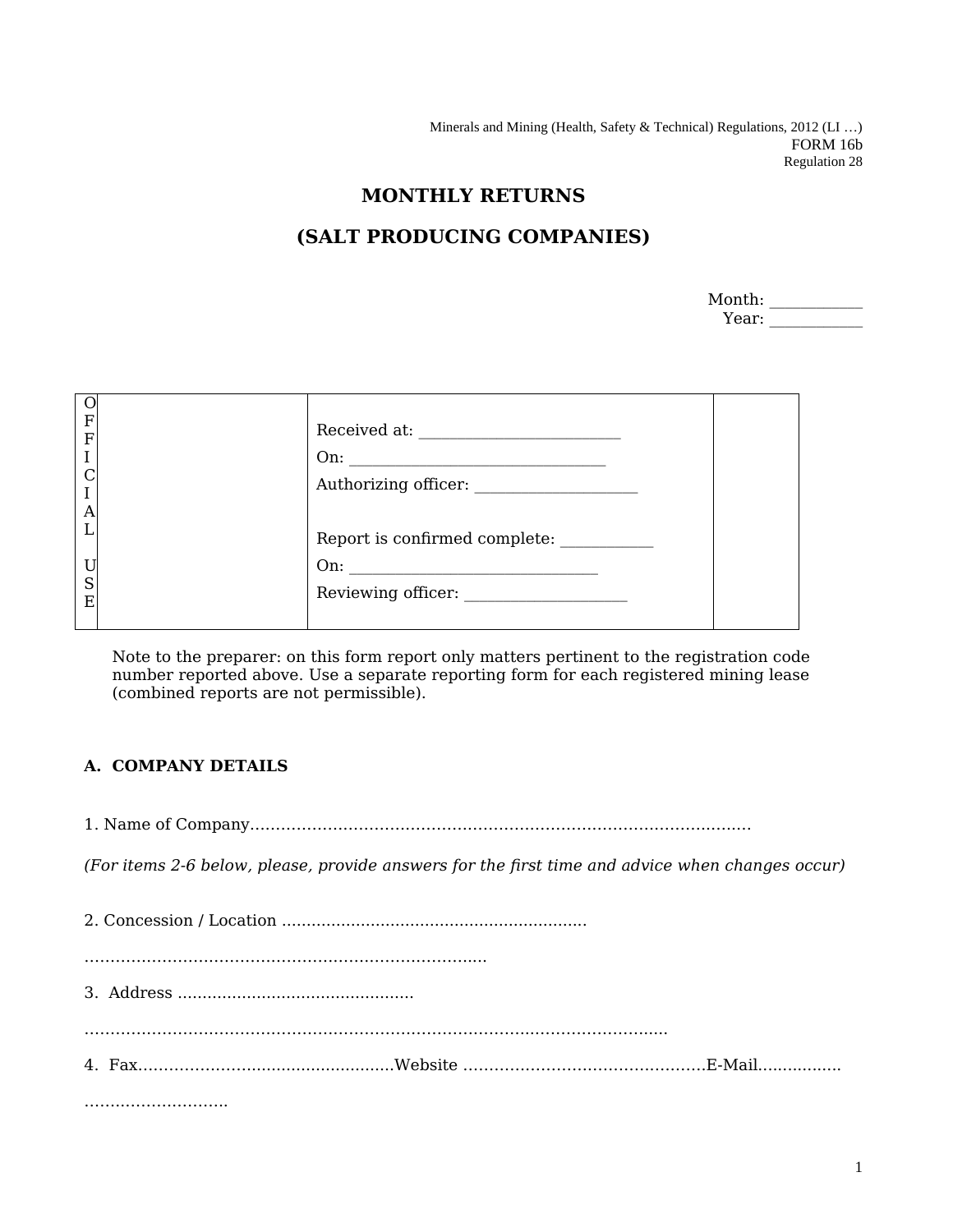5. Name of Parent Company and Address (if

## 1. COMPANY DIRECTORS

| <b>Name of Director</b> | <b>Nationality</b> |
|-------------------------|--------------------|
|                         |                    |
|                         |                    |
|                         |                    |
|                         |                    |
|                         |                    |

## 2. COMPANY SHAREHOLDING

| Name of Shareholder | <b>Nationality</b> | % Shareholding |
|---------------------|--------------------|----------------|
|                     | .                  |                |
|                     | .                  |                |
|                     | .                  |                |
|                     | .                  |                |
|                     | .                  |                |

## 3. DIRECTORS OF PARENT COMPANY (if any)

| Name of Director | <b>Nationality</b> |
|------------------|--------------------|
|                  |                    |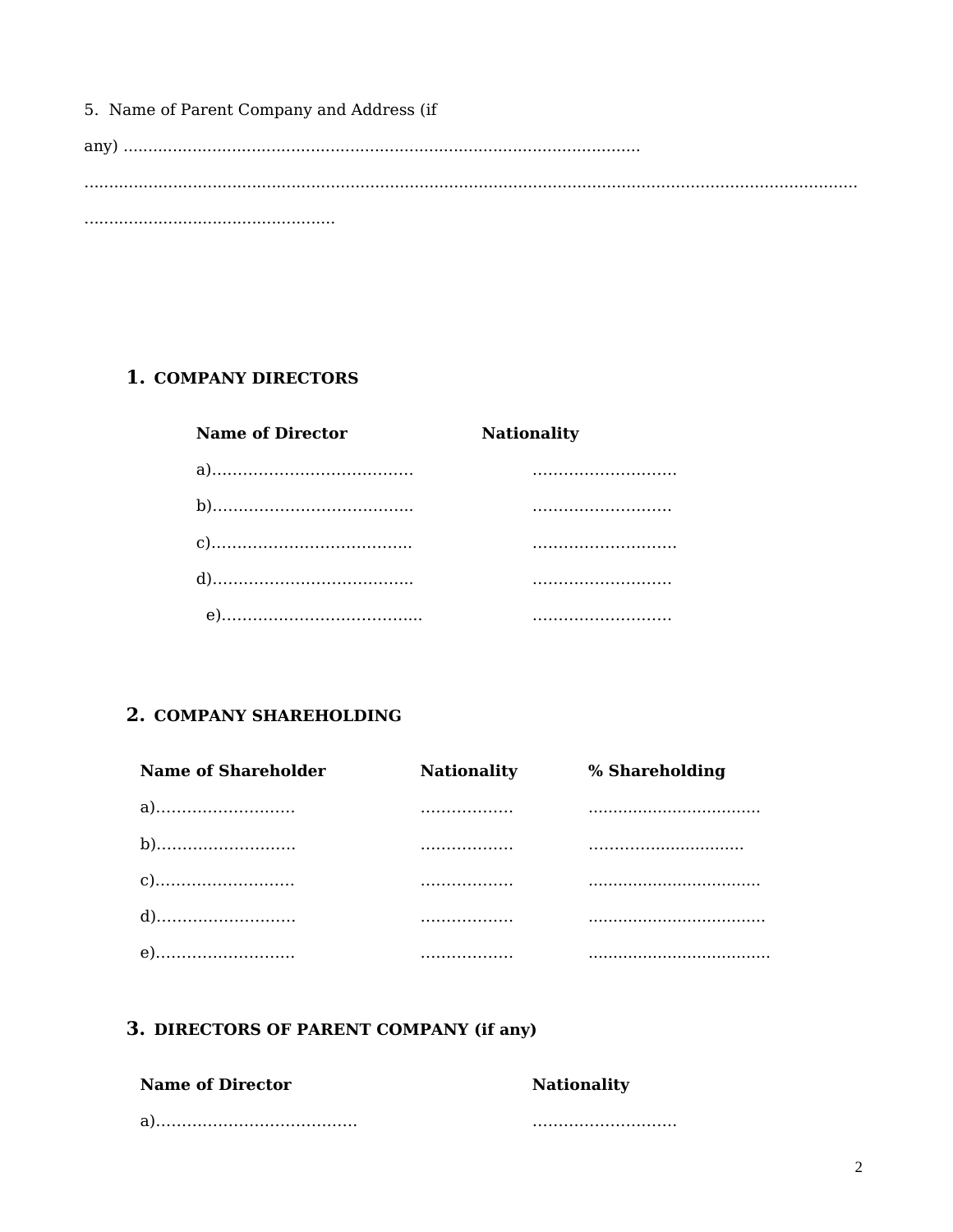# 4. KEY SHAREHOLDERS OF PARENT COMPANY (if any)

| <b>Name of Shareholder</b> | <b>Nationality</b> | % Shareholding |
|----------------------------|--------------------|----------------|
| a)                         | .                  |                |
|                            | .                  |                |
|                            | .                  |                |
|                            |                    |                |
| e)                         | .                  |                |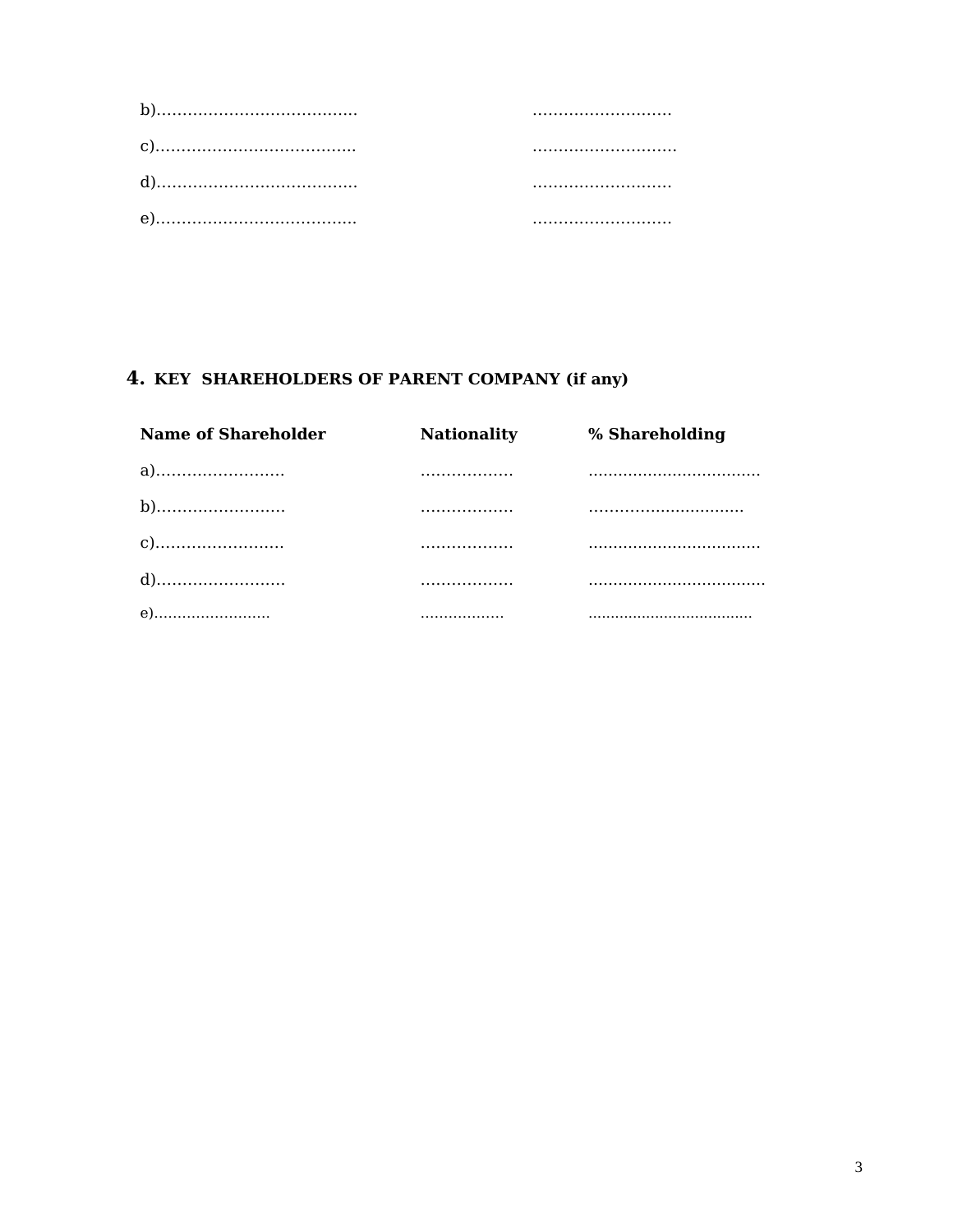## **B. LAYOUT OF CONCESSION/OPERATIONAL AREA**

### **C. WEATHER / METEOROLOGICAL DATA**

- a. Report on daily rainfall figures for the month.
- b. Report on wind direction and daily average wind speed for the month.
- c. Report on daily maximum and minimum temperature figures for the month.
- d. Report on daily relative humidity measures for the month
- e. Report on daily evaporation rates for the month

### **D. MONTHLY PRODUCTION REPORT**

- **a. Raw / Crude salt**
	- (i) Total tonnage produced (MT)

……………………………………………………………………….

- (ii) Moisture content (%)
	- ……………………………………………………………………………………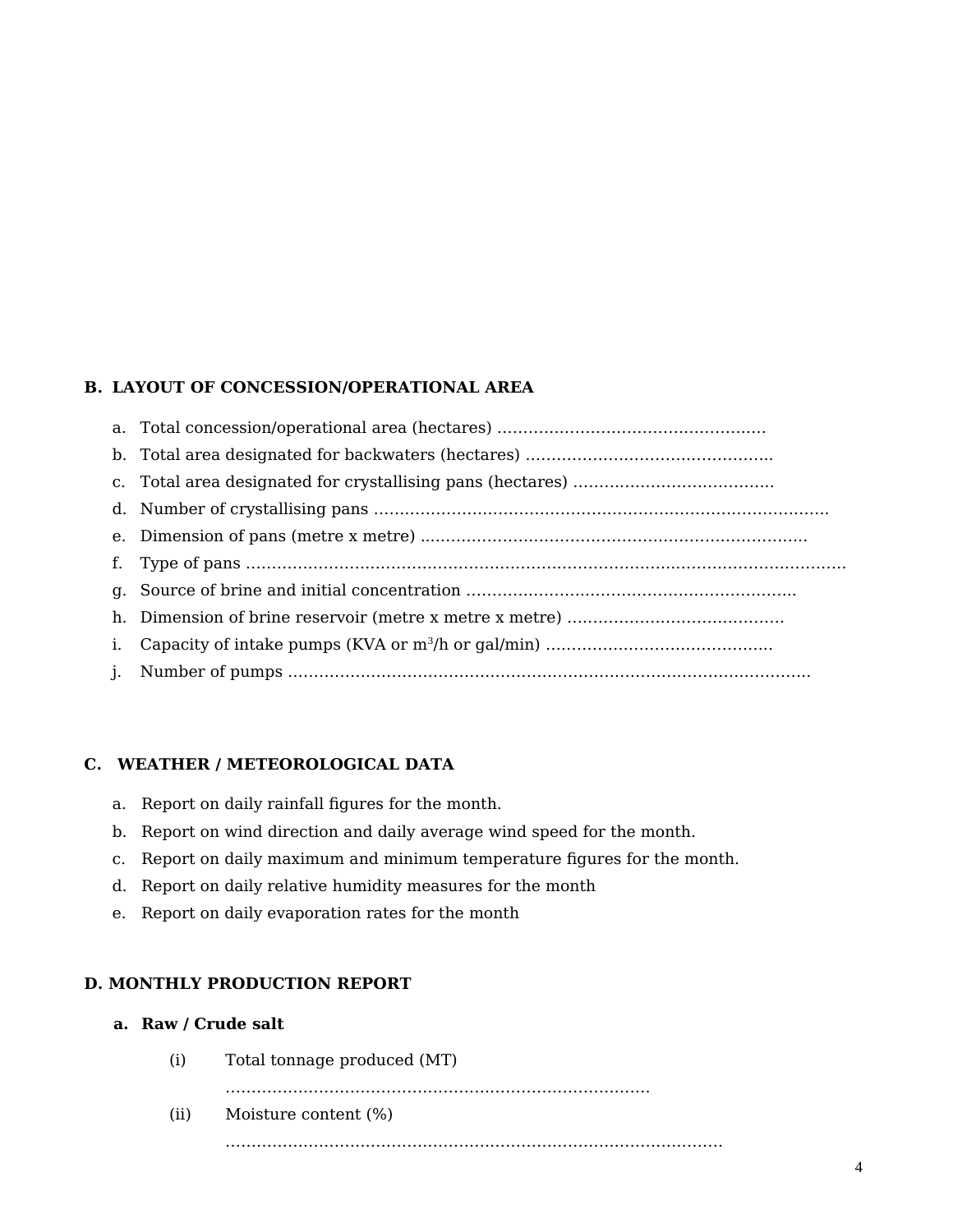(iii) Total tonnage (MT) produced (dry weight) ……………………………………………….

## **b. Refined salt**

| Size (mm) / Type | Tonnage Produced (MT) |
|------------------|-----------------------|
|                  |                       |
|                  |                       |
|                  |                       |
|                  |                       |
|                  |                       |
|                  |                       |

### **E. MINE DEVELOPMENT**

(Please provide information on separate sheet)

### **F. PRODUCTION EXPENDITURE**

i. Average Monthly Foreign Exchange Rate Applied (Cedis/US\$) …………………

|                  |                                   | FC (US\$) | LC $(GH\phi)$ ** |
|------------------|-----------------------------------|-----------|------------------|
|                  |                                   |           |                  |
|                  | ii. Total Cash Cost               | .         |                  |
|                  | iii. Total Cost                   |           | .                |
|                  | <b>Total Cost Details:</b><br>iv. |           |                  |
| a)               | Salaries and Wages (Gross)        |           |                  |
|                  | Local<br>i.                       |           |                  |
|                  | Foreign<br>ii.                    |           |                  |
| b)               | <b>Bank Interest</b>              |           |                  |
| C)               | Interest to Affiliate             |           |                  |
| d)               | Royalty Payable (¢)               |           |                  |
| e)               | Royalty paid $(\phi)$ ***         |           |                  |
| f)               | Corporate Tax                     |           |                  |
| $\mathfrak{g}$ ) | (for tax)<br>Depreciation         |           | .                |
| h)               | SSF by Employer                   |           |                  |
| i)               | Consumables                       |           |                  |
| $\mathbf{j}$     | Utilities                         |           |                  |
|                  | k) Fuel                           |           |                  |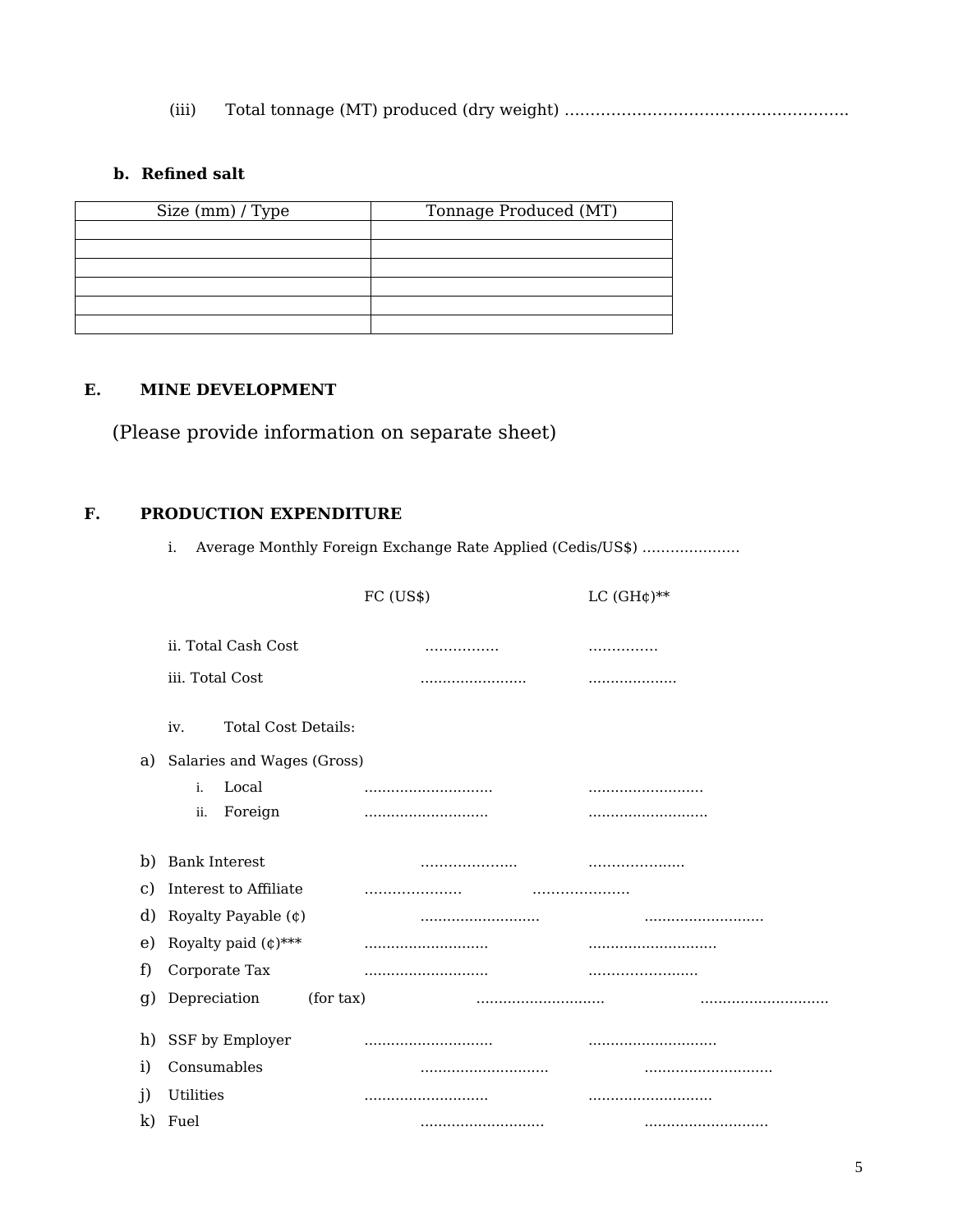| Maintenance Cost |  |
|------------------|--|
| m) Sundries      |  |

#### **TOTAL**

\*FC = Cost incurred in foreign currency for specific activities/cost item \*\*LC = Cost incurred in local currency for specific activities/cost item \*\*\*Royalty Paid: Attach a copy of IRS receipts

#### **v. Consumable Details**

|                      | Country of | Quantity | Unit of | Price/Unit         |      | Value  |
|----------------------|------------|----------|---------|--------------------|------|--------|
| $\ddot{\cdot}$       | Origin     | Consumed | Measure |                    | FC   | LC GHC |
| Item                 |            |          |         |                    | US\$ |        |
| Iodine compound      |            |          |         |                    |      |        |
| Gear Oil             |            |          |         |                    |      |        |
| Petrol               |            |          |         |                    |      |        |
| Diesel               |            |          |         |                    |      |        |
| Cement               |            |          |         |                    |      |        |
| Lubricants           |            |          |         |                    |      |        |
| Plastic bags         |            |          |         |                    |      |        |
| Others (please list) |            |          |         |                    |      |        |
|                      |            |          |         |                    |      |        |
|                      |            |          |         |                    |      |        |
|                      |            |          |         | <b>Total Value</b> |      |        |

## **vi.). Utilities Details:**

|                          |                |                   |                      |                       | Cost         |                  |  |
|--------------------------|----------------|-------------------|----------------------|-----------------------|--------------|------------------|--|
| C.1.1                    | Electricity    | <b>Price/Unit</b> | Consumption<br>(kva) | <b>Power</b><br>(kva) | FC<br>(US\$) | LC (GH<br>$\phi$ |  |
| $\overline{\phantom{0}}$ | Self generated |                   |                      |                       |              |                  |  |
| $\overline{\phantom{0}}$ | National Grid  |                   |                      |                       |              |                  |  |
|                          |                | <b>Total</b>      |                      |                       |              |                  |  |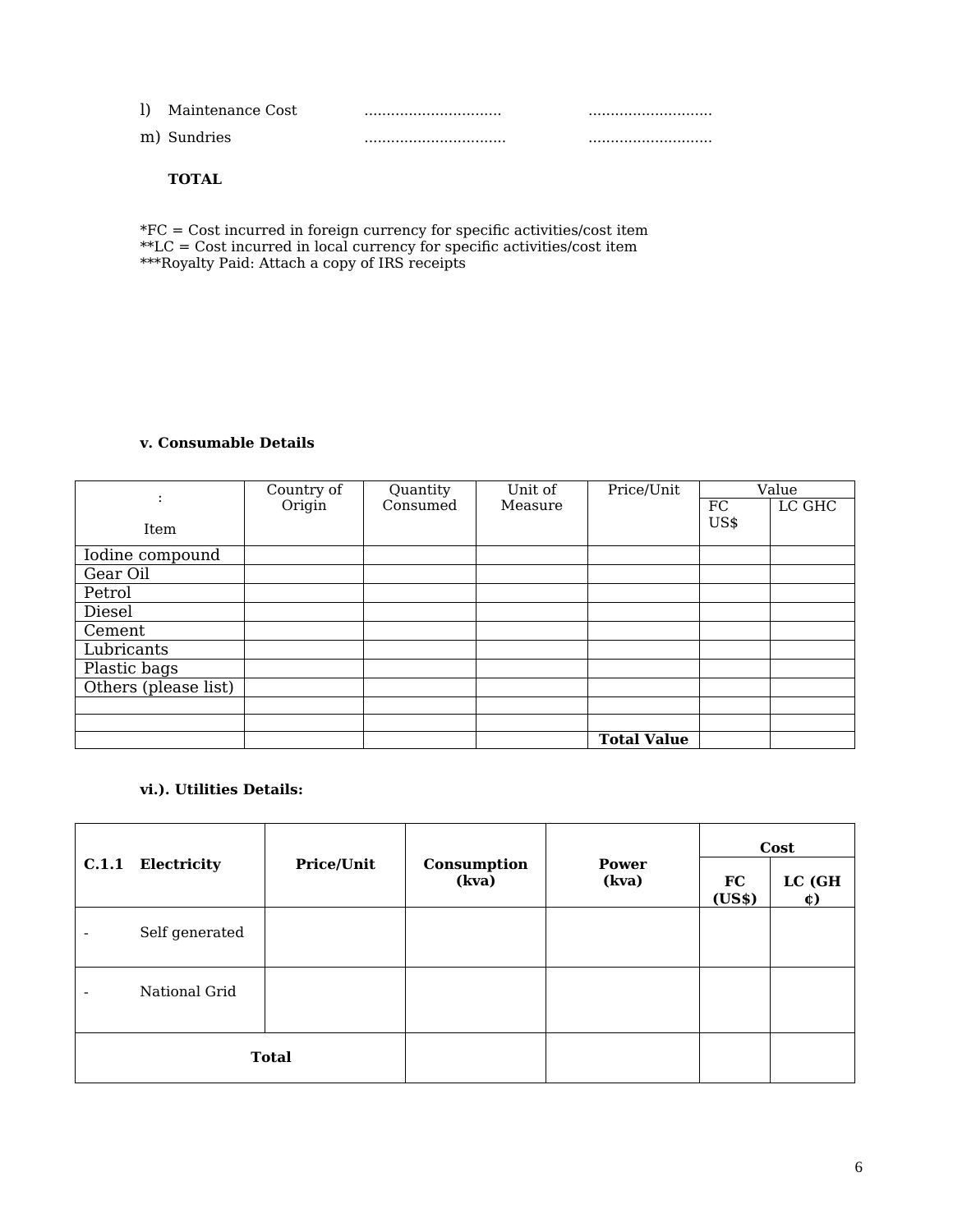| C.1.2 Water              |               |                   |                         | Cost      |                       |  |  |
|--------------------------|---------------|-------------------|-------------------------|-----------|-----------------------|--|--|
|                          |               | <b>Price/Unit</b> | Consumption<br>(Litres) | FC (US\$) | LC (GH <sub>¢</sub> ) |  |  |
| ۰                        | Self produced |                   |                         |           |                       |  |  |
| $\overline{\phantom{0}}$ | National Grid |                   |                         |           |                       |  |  |
|                          | <b>Total</b>  |                   |                         |           |                       |  |  |

|                         | Cost      |                       |
|-------------------------|-----------|-----------------------|
|                         | FC (US\$) | LC (GH <sub>¢</sub> ) |
| C.1.3 Telecommunication |           |                       |

## **G. MONTHLY SUMMARY LABOUR RETURNS**

|                      | Expatriat<br>${\bf e}$ | Ghanaia<br>n Senior | Ghanaia<br>n Junior | Expatriat   | Contractors<br>Ghanaia<br>n Senior | Ghanaia<br>$\mathbf n$ Junior | Skille<br>$\mathbf d$<br>Labou | Unskille<br>d labour | Local<br>Casua       | Total |
|----------------------|------------------------|---------------------|---------------------|-------------|------------------------------------|-------------------------------|--------------------------------|----------------------|----------------------|-------|
|                      |                        |                     |                     | $\mathbf e$ |                                    |                               | r                              |                      | Labou<br>$\mathbf r$ |       |
| Male                 |                        |                     |                     |             |                                    |                               |                                |                      |                      |       |
| Femal<br>$\mathbf e$ |                        |                     |                     |             |                                    |                               |                                |                      |                      |       |
| Total                |                        |                     |                     |             |                                    |                               |                                |                      |                      |       |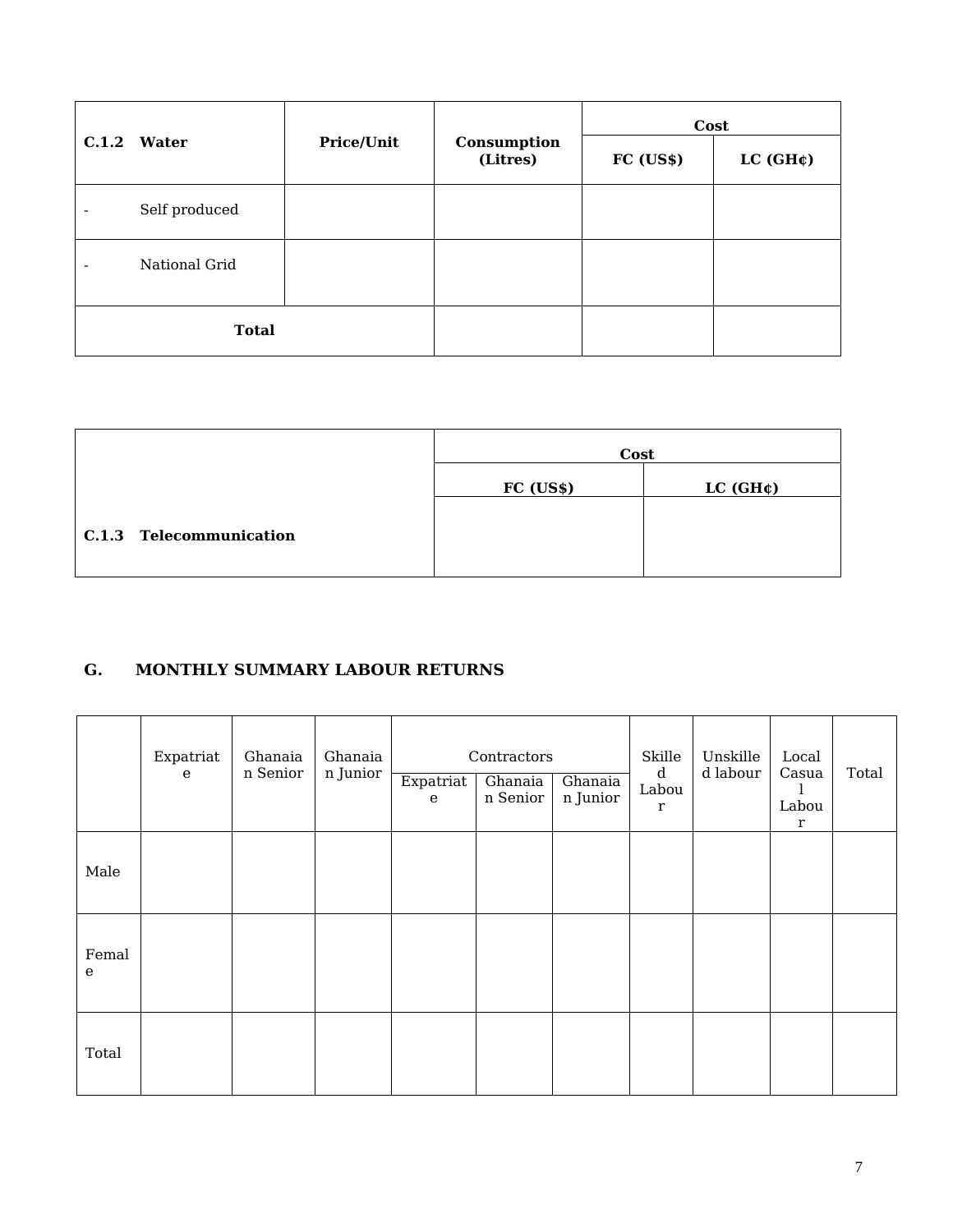\*Indicate the total number of people employed from the community:

Male............... Female............. Total.....................

## **H. QUALITY CONTROL MEASURES**

Please attach laboratory report indicating the following:

- i. Physico-chemical composition of brine source i.e. seawater/lagoon.
- ii. Bacteriological examination of brine source i.e. seawater/lagoon.
- iii. Physico-chemical composition of various end products.

### **I. BRINE MANAGEMENT**

- i. Brine heights measurement
- ii. Daily brine concentration

### **J. MARKETING OF PRODUCTS**

## **a. Export**

| <b>Type</b> | Food Industry |        |           |            | Industrial use |       |           |            |       | Animal Husbandry |          |            |  |
|-------------|---------------|--------|-----------|------------|----------------|-------|-----------|------------|-------|------------------|----------|------------|--|
| of salt     |               |        |           |            |                |       |           |            |       |                  |          |            |  |
|             | Ouantit       | Unit   | Valu      | Destinatio | Ouanti         | Unit  | Value     | Destinatio | Qua   | Unit             | Value    | Destinatio |  |
|             | y             | Price  | e         | n          | ty             | Pric  | $(10^{6}$ | n          | ntity | Pric             | $(10^6)$ | n          |  |
|             | (MT)          | (US\$) | $(10^{6}$ | (Country)  | (MT)           | e     | US\$)     | (Country)  | (MT)  | e                | US\$)    | (Country)  |  |
|             |               |        | US\$      |            |                | (US\$ |           |            |       | (US\$            |          |            |  |
|             |               |        |           |            |                |       |           |            |       |                  |          |            |  |
| Raw         |               |        |           |            |                |       |           |            |       |                  |          |            |  |
| salt        |               |        |           |            |                |       |           |            |       |                  |          |            |  |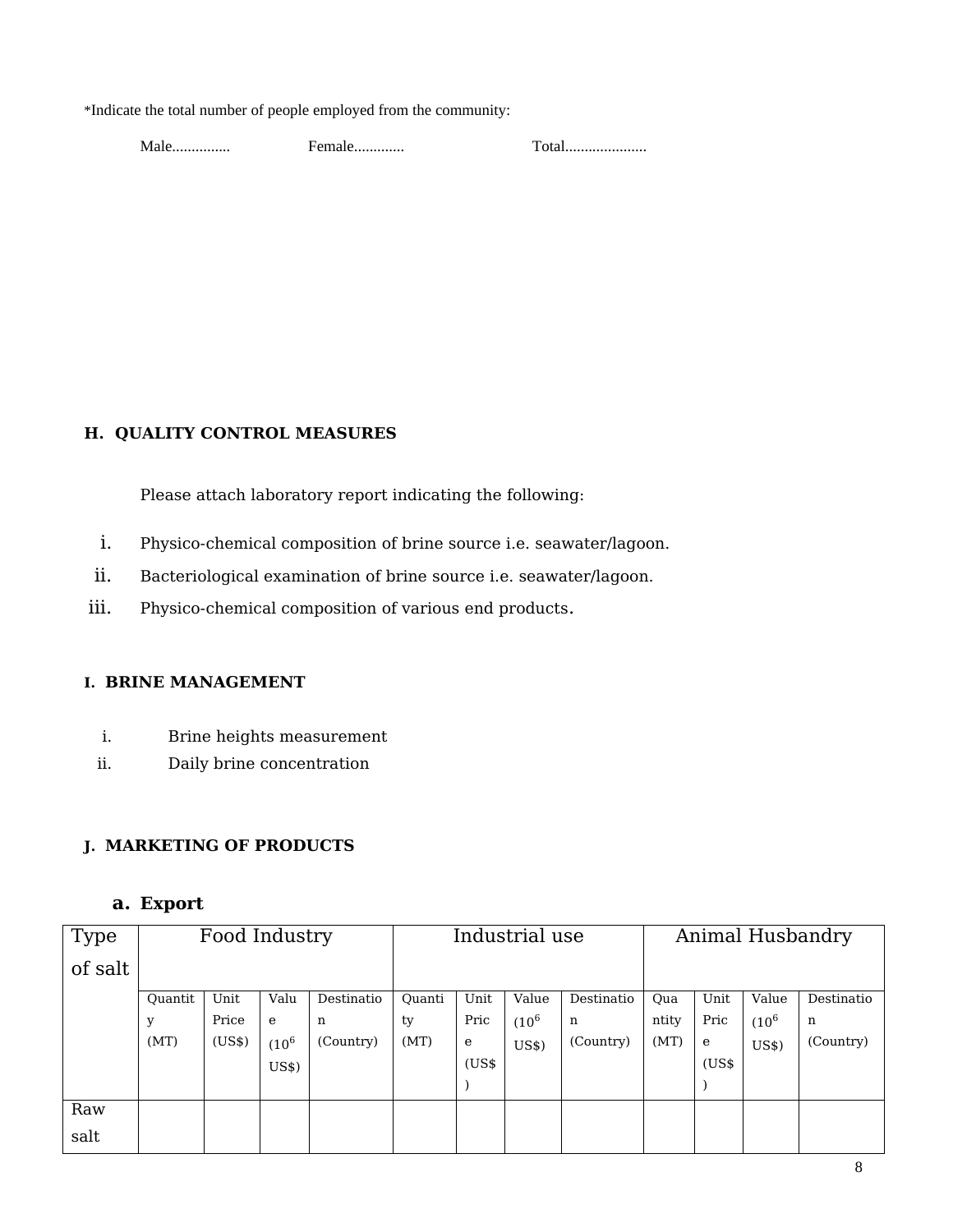| Raw-                         |  |  |  |  |  |  |
|------------------------------|--|--|--|--|--|--|
| iodated                      |  |  |  |  |  |  |
| $\mathop{\rm salt}\nolimits$ |  |  |  |  |  |  |
| Refine                       |  |  |  |  |  |  |
| $\,$ d salt                  |  |  |  |  |  |  |
|                              |  |  |  |  |  |  |
| Refine                       |  |  |  |  |  |  |
| $\mathbf{d}\text{-}$         |  |  |  |  |  |  |
| $\rm{iodated}$               |  |  |  |  |  |  |
| salt                         |  |  |  |  |  |  |
|                              |  |  |  |  |  |  |
| <b>Total</b>                 |  |  |  |  |  |  |
|                              |  |  |  |  |  |  |
|                              |  |  |  |  |  |  |
| Grand                        |  |  |  |  |  |  |
| <b>Total</b>                 |  |  |  |  |  |  |

# **b. Local**

| <b>Type</b> | Food Industry |        |              | Industrial use |        |           |           | Animal Husbandry |        |           |          |             |
|-------------|---------------|--------|--------------|----------------|--------|-----------|-----------|------------------|--------|-----------|----------|-------------|
| of salt     |               |        |              |                |        |           |           |                  |        |           |          |             |
|             | Quantit       | Unit   | Valu         | Destinatio     | Quanti | Unit      | Valu      | Destinatio       | Quanti | Unit      | Valu     | Destinatio  |
|             | $\mathbf{y}$  | Price  | $\mathbf{e}$ | $\mathbf n$    | ty     | Pric      | ${\bf e}$ | $\mathbf n$      | ty     | Pric      | e        | $\mathbf n$ |
|             | (MT)          | (US\$) | $(10^6)$     | (Company       | (MT)   | ${\bf e}$ | $(10^{6}$ | (Company         | (MT)   | ${\bf e}$ | $(10^6)$ | (Company    |
|             |               |        | US\$)        |                |        | (US\$     | US\$)     |                  |        | (US\$     | US\$)    |             |
|             |               |        |              |                |        |           |           |                  |        |           |          |             |
| Raw         |               |        |              |                |        |           |           |                  |        |           |          |             |
| salt        |               |        |              |                |        |           |           |                  |        |           |          |             |
|             |               |        |              |                |        |           |           |                  |        |           |          |             |
| Raw-        |               |        |              |                |        |           |           |                  |        |           |          |             |
| iodated     |               |        |              |                |        |           |           |                  |        |           |          |             |
| salt        |               |        |              |                |        |           |           |                  |        |           |          |             |
| Refine      |               |        |              |                |        |           |           |                  |        |           |          |             |
| d salt      |               |        |              |                |        |           |           |                  |        |           |          |             |
|             |               |        |              |                |        |           |           |                  |        |           |          |             |
| Refine      |               |        |              |                |        |           |           |                  |        |           |          |             |
| $d-$        |               |        |              |                |        |           |           |                  |        |           |          |             |
| iodated     |               |        |              |                |        |           |           |                  |        |           |          |             |
| salt        |               |        |              |                |        |           |           |                  |        |           |          |             |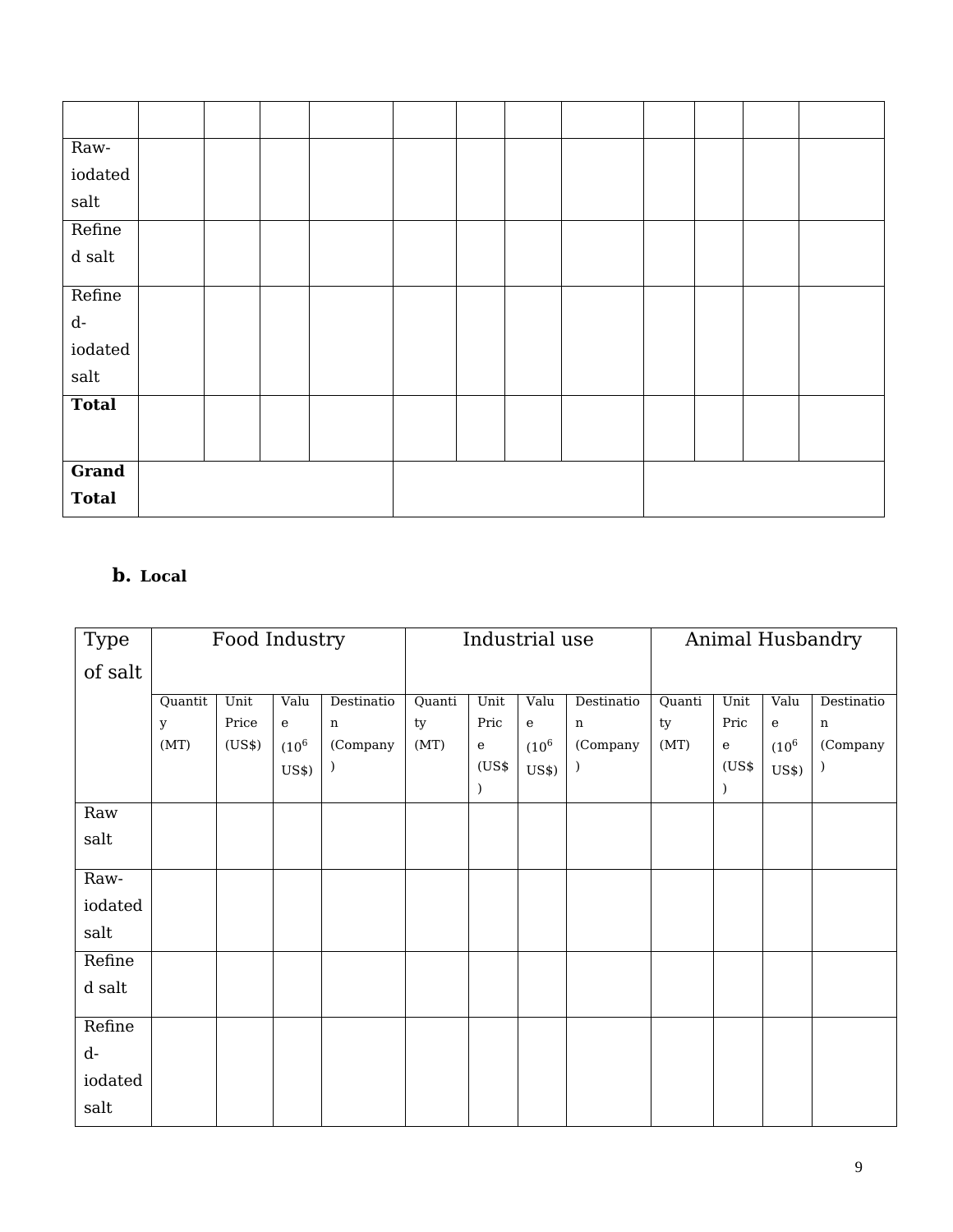| <b>Total</b> |  |  |  |  |  |  |
|--------------|--|--|--|--|--|--|
| Grand        |  |  |  |  |  |  |
| Total        |  |  |  |  |  |  |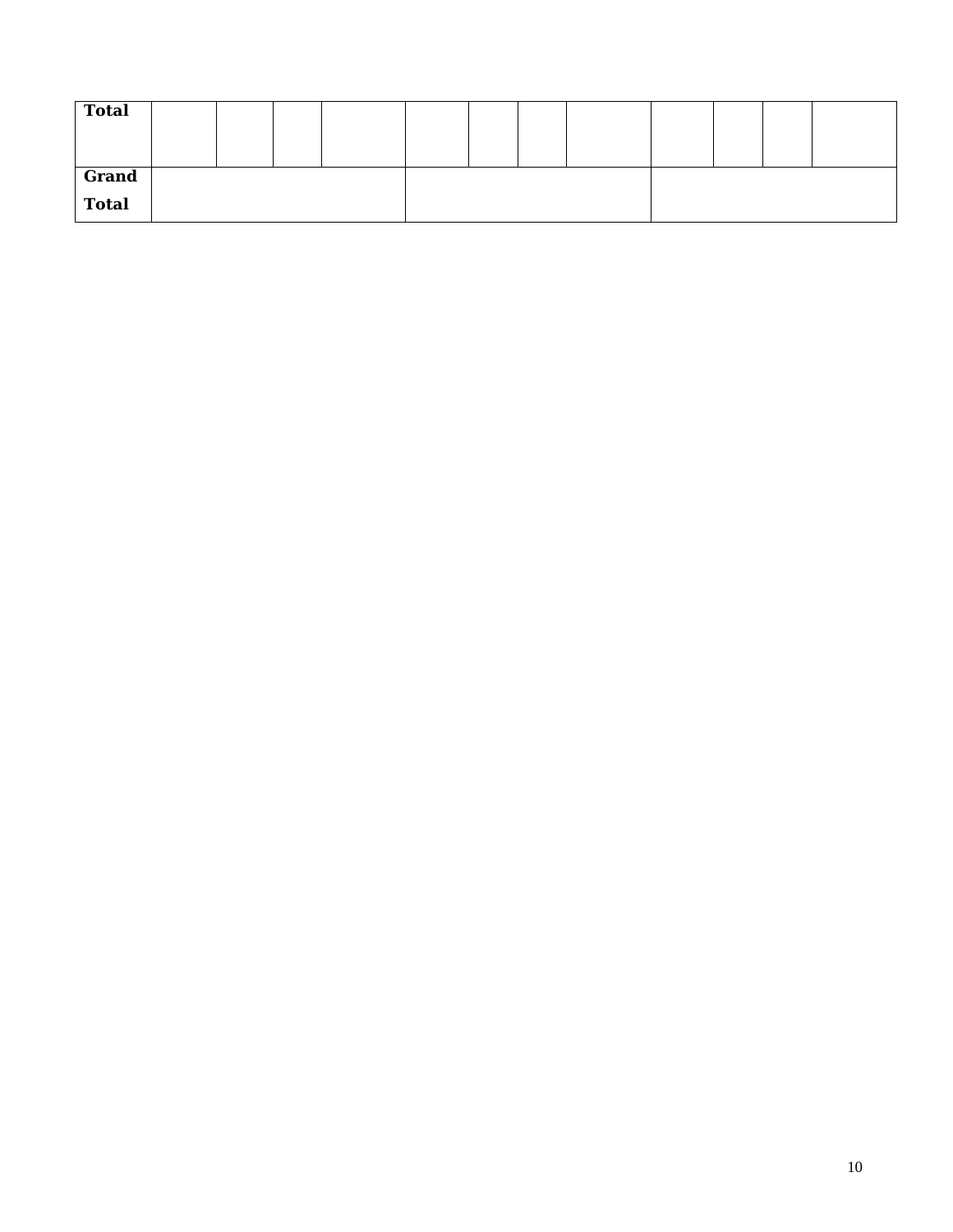#### **K. COMMUNITY RELATIONS**

(Please provide briefs on various Company-Community partnership programmes)

#### **Corporate Social Responsibility (CSR) Projects**

### **L. HEALTH, SAFETY AND ENVIRONMENTAL ISSUES**

#### **a. Health Issues**

Indicate the availability or otherwise of the following:

- i. Place of convenience
- ………………………………………………………………......................... ii. Canteen ………………………………………………………………………. …………………………………………
- iii. Sanitary conditions of immediate surroundings of salt works ……………………..

### **b. Safety Issues**

Indicate the availability or otherwise of the following:

- i. First Aid Training for staff ……………………………………………………………...
- ii. First Aid kits ………………………………………………………………….....................
- iii. Safety equipment (list them) …………………………………………………………

### **c. Environmental Issues**

i. Effect of operation on vegetation especially the mangrove …………………………........ ii. Effect of operation on wetlands and aquatic life ………………………………………………………… iii. Solid waste and bitterns disposal methods ………………………………………….................. iv. Noise pollution …………………………………………………………………………............................. v. Water Pollution …………………………………………………………………………............................ vi. Socio-economic effects of operation …………………………………………………...................